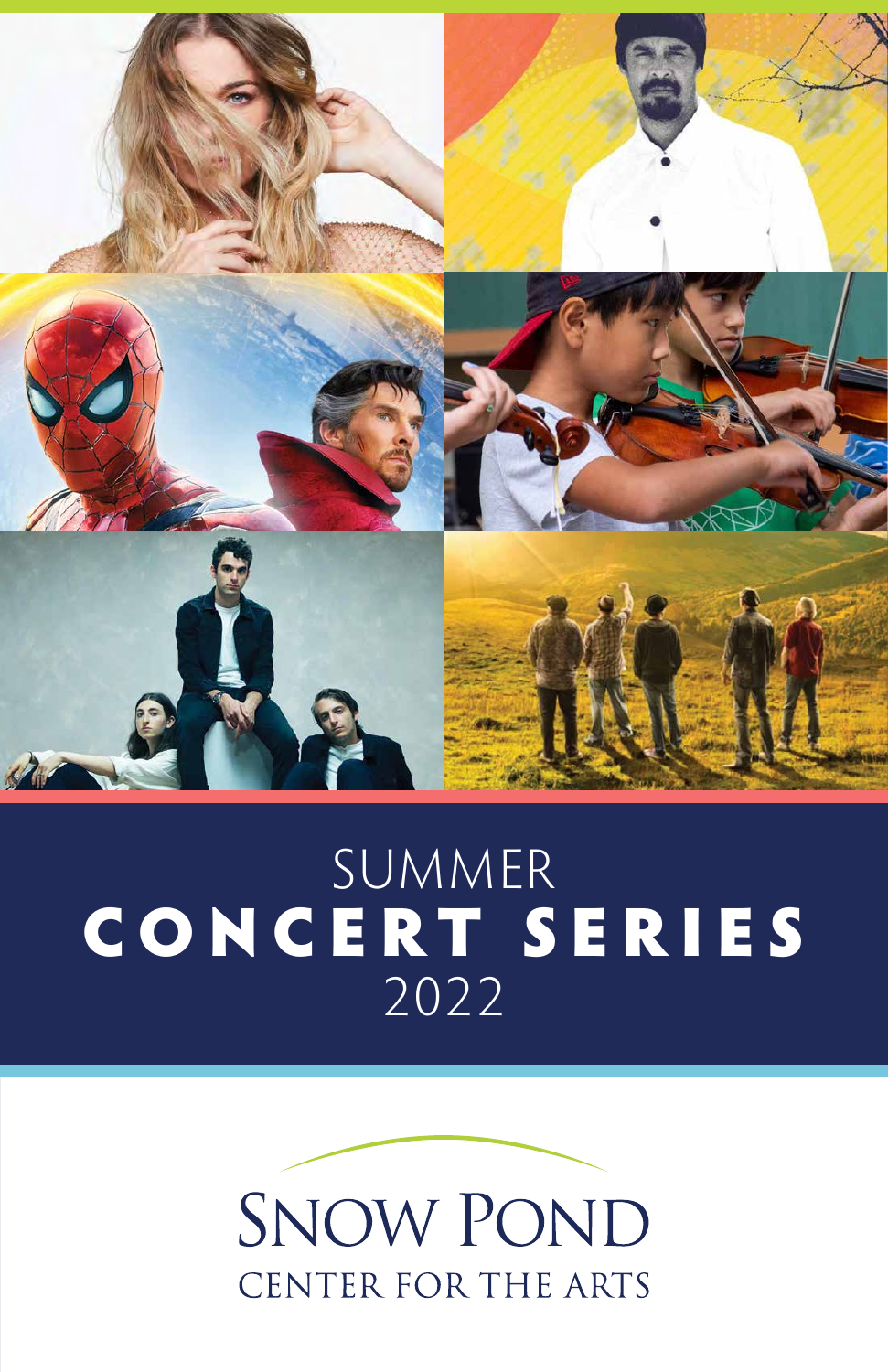

# *w/ Special Guest* The Wolff Sisters LEANN RIMES **JUNE 10**

# **LeAnn Rimes**

is an international multi-platinum selling acclaimed singer and ASCAP awardwinning songwriter who has sold more than 48 million units globally, won 2 Grammy® Awards; 12 Billboard Music Awards; 2 World Music Awards; 3 Academy of Country Music Awards; 2 Country Music Association Awards and one Dove Award. At 14, Rimes won "Best New Artist" making her the youngest solo artist to take home a Grammy® Award.

# **The Wolff Sisters**

is fronted by three sisters - Rebecca on acoustic guitar, Kat on the keys, Rachael on electric guitar, and all three on lead vocals and harmonies. New England Music Awards Winner for Americana Artist of the Year 2021 and Boston Music Award winner for Americana Artist of the Year 2020.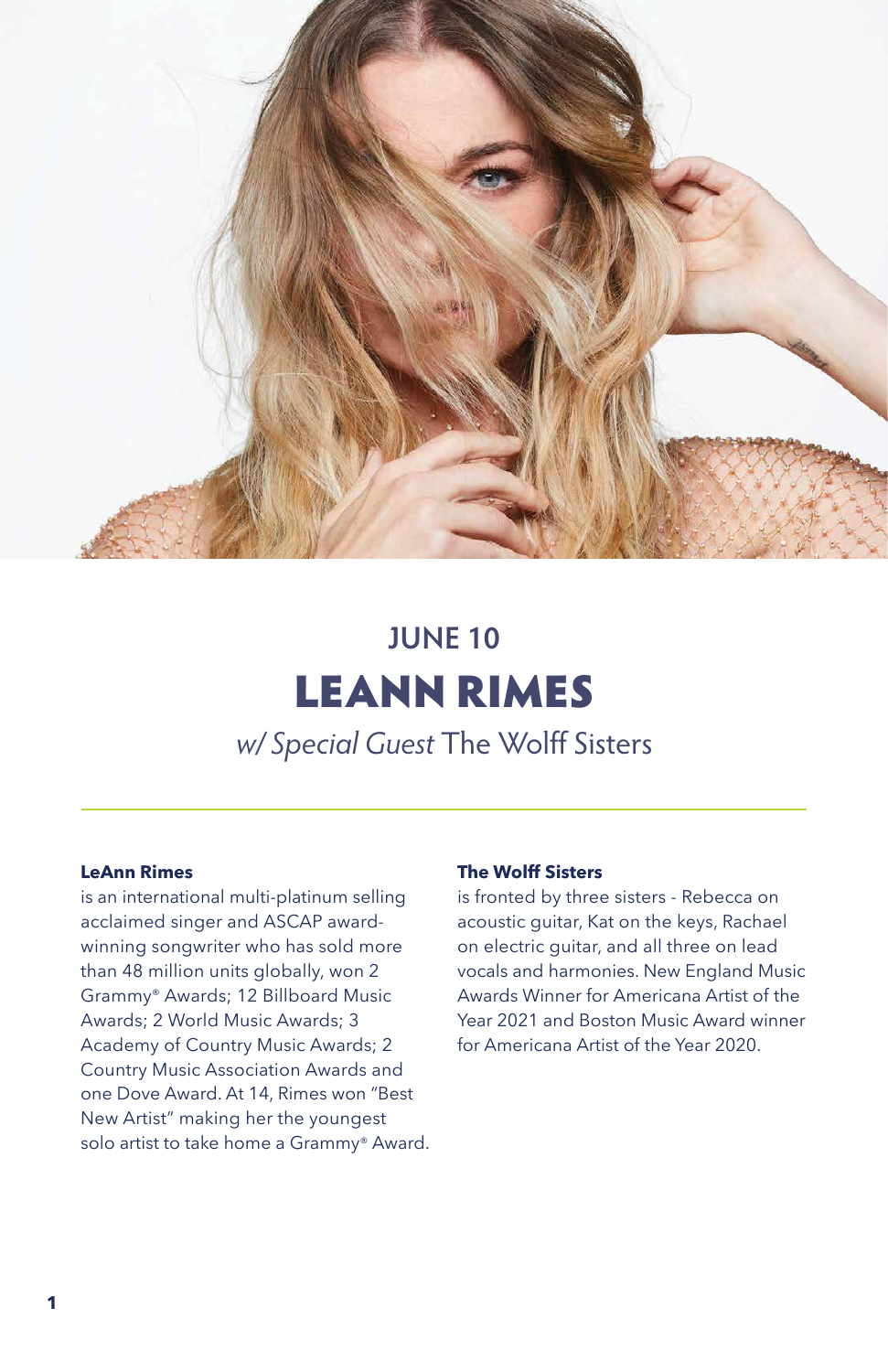

# MICHAEL FRANTI & SPEARHEAD **JULY 1**

*w/ Special Guest* Arrested Development

# **Michael Franti**

is a globally recognized musician, humanitarian, activist, and award-winning filmmaker revered for his high-energy live shows, inspiring music, devotion to health and wellness, worldwide philanthropic efforts, and the power of optimism. Throughout his multi-decade career, Franti has earned three Billboard No. 1's with triumphantly hopeful hits "Sound of Sunshine," "Say Hey (I Love You)" and "I Got You," as well as six Top 30 Hot AC singles, nine Top 25 AAA Singles and three Billboard Top 5 Rock Albums.

### **Arrested Development**

was formed in 1988 by rapper and producer Todd Thomas ("Speech") and turntablist Timothy Barnwell (known as Headliner). The group won two Grammy Awards in 1993 for Best New Artist, making them the first hip hop artist to win this award, and Best Rap Performance by a Duo or Group, and were named Band of the Year by *Rolling Stone*.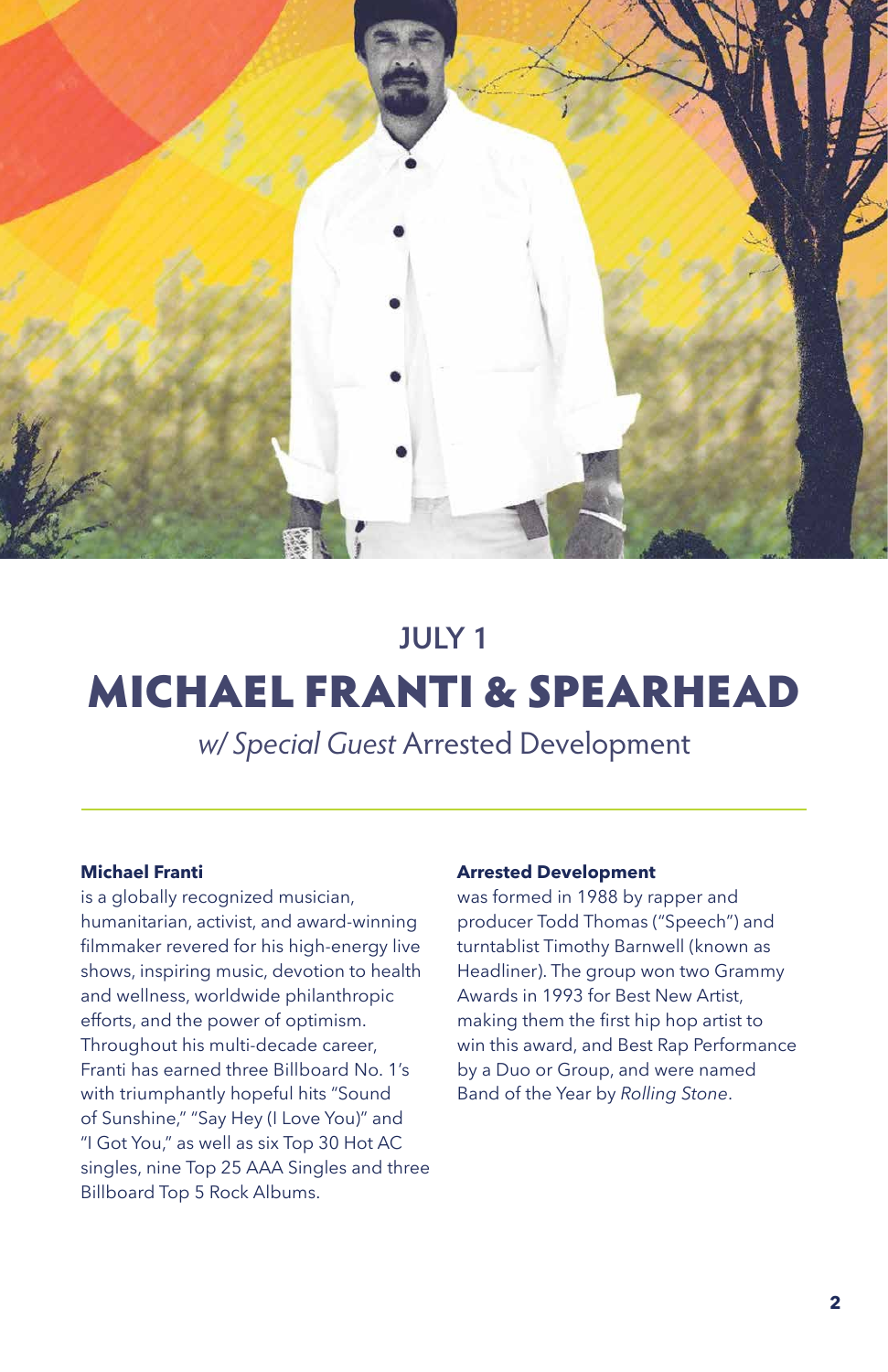

# BAILEN / GOODNIGHT BLUE MOON / REBECCA MCCARTNEY **JULY 16**

## **BAILEN's**

debut record, Thrilled to Be Here, was released on Fantasy Records and produced by Grammy-winning producer, John Congleton (St. Vincent, The War on Drugs). Rolling Stone Magazine's review of Thrilled to Be Here wrote "Bailen conjures CS&N, Fleetwood Mac and TLC on an impressive debut" and their song "I Was Wrong" reached the top 10 on Billboard's Adult Alternative Chart.

## **Goodnight Blue Moon**

Blends rich vocal harmonies with lush orchestrations to create a sound that is steeped in tradition, yet entirely current. GNBM is known for its energetic, honest, and dynamic live performances, & was awarded Best Roots Act in the 2016 New England Music Awards.

#### **Rebecca McCartney**

is a rising multi-genre indie artist born and bred in NYC. Celebrating eclectic influences ranging from jazz to folk to classic soul and indie rock, McCartney's ethereal grooves cannot be confined to a genre. McCartney's reflective lyrics and edgy, urban arrangements come alive in shows with her NYC-based band.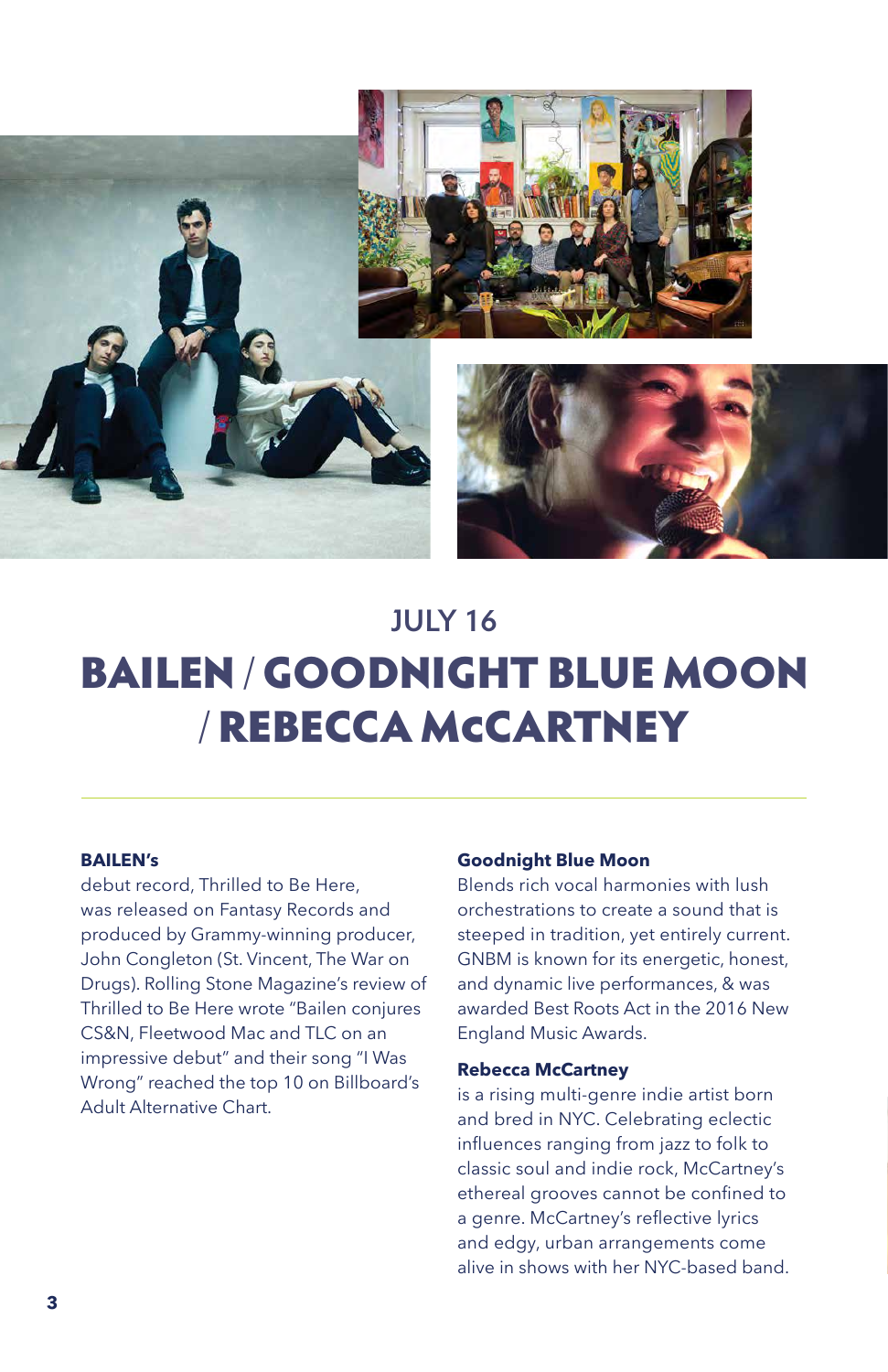

# **JULY 4**

# FREE COMMUNITY MOVIE NIGHT FOLLOWED BY FIREWORKS!

Join Snow Pond in partnership with the Maine Film Center for the screening of Spiderman No Way Home ~ followed by an exceptional fireworks display!

# 42ND ANNUAL POPS CONCERT - THE NEMC SYMPHONIC GROUPS **JULY 9**

The Pops concert will showcase New England Music Camp's Jazz Ensemble, Chorale, Symphony Orchestra, and Symphonic Band. There will be a silent auction, raffle, door prize, and a variety of other exciting events throughout the evening. *All proceeds from the event will go directly to the New England Music Camp Scholarship / Financial Aid Fund.* 

# SNOW POND ON TAP **SEPTEMBER 17**

Enjoy this lakeside brewfest featuring live performances by The Weight Band & the Jason Spooner Band along with over 20 of the best breweries, meaderies, spirit establishments, including Allagash Brewing Co. & Bigelow Brewing Co.! Food trucks such as Portland Pie & Brother Shuckers will be on-site as well. Get your tickets today for Snow Pond on Tap at **[snowpondontap.com](http://snowpondontap.com)**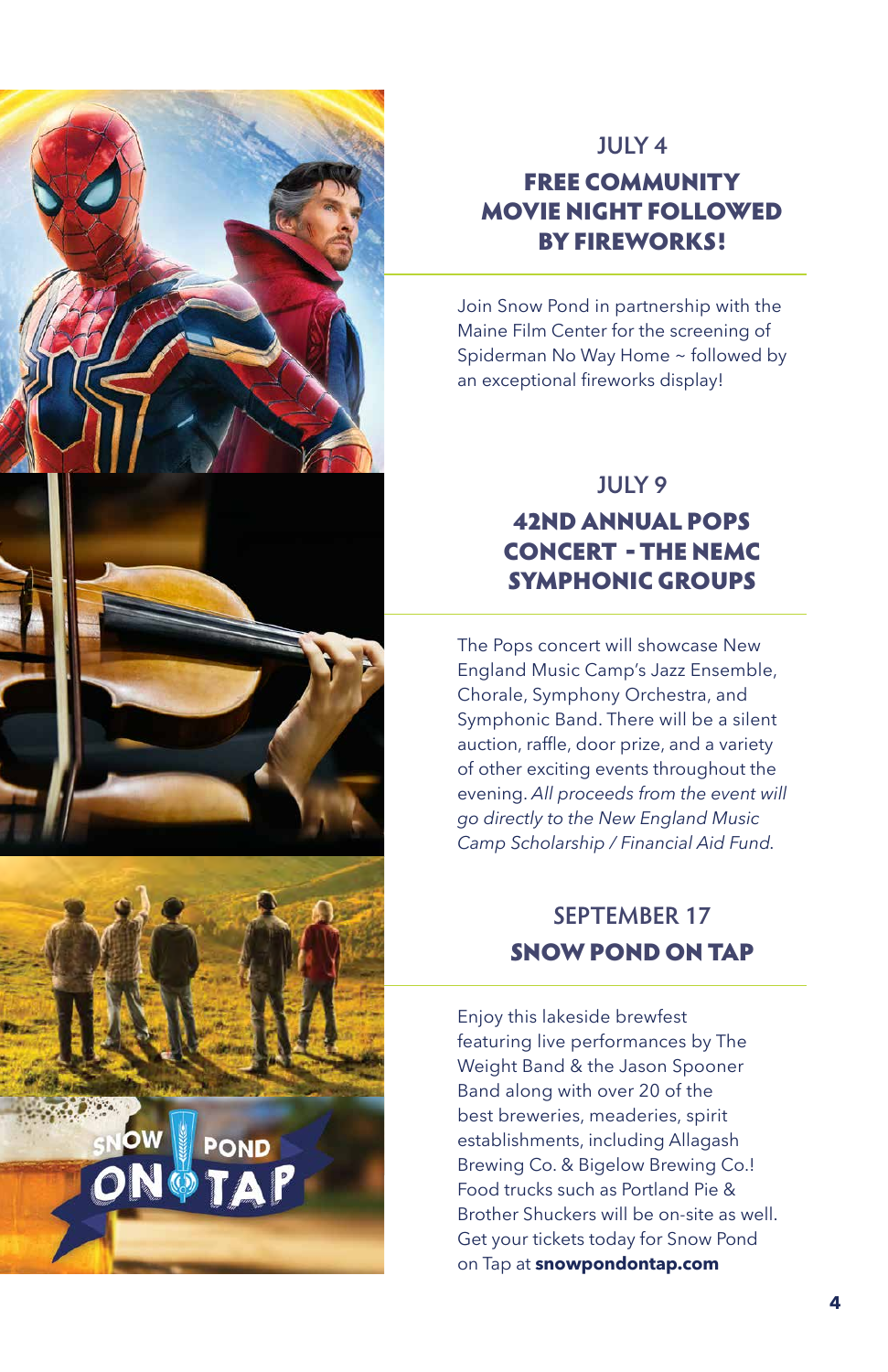# FREE CONCERTS

# **NEW ENGLAND MUSIC CAMP'S FREE WEEKLY PERFORMANCES:**

**Faculty Recitals**

June 29, July 6, July 13, August 3 (8pm) 7:30 pm | Alumni Hall

### **Student Honor Recitals**

July 8, July 15, July 20, July 22 7:30 pm | Alumni Hall

**Musical Theatre Showcase** July 21 – 7:30 pm | Alumni Hall

**Weekend Concerts** July 2, July 3, July 10, July 16, July 17, July 23, July 24 3:00 pm | Bowl in the Pines

# **NEMC Intensive/Prelude Showcase**

August 7 – 3:00 pm | Bowl in the Pines

### **Chamber Music Intensive Recitals**

*\*New Compositions from our Composition Intensive will be performed at each!* August 5 – 3:00pm | Alumni Hall August 5 – 7:00pm | Alumni Hall August 6 – 3:00pm | Alumni Hall

**Jazz Intensive Performance** August 5 – 9:00pm | Bowl in the Pines

**Prelude Strings Concert**  August 6 – 2:00pm | Bowl in the Pines

**Musical Theater Intensive Showcase**  August 6 – 8:00pm | Alumni Hall

# **Faculty Concerts**

June 9 – 7:30pm – FLHSI | Alumni Hall June 9 – 7:30pm – MCMS | Alumni Hall June16 – 7:30pm – FLHSI Faculty & Guest Artist | Alumni Hall

#### **Student Recitals**

June 11 – 7:30 pm – FLHSI | Theatre Arts June 12 – 7:30 pm – FLHSI | Theatre Arts June 19 – 7:30 pm – FLHSI (Final Recital #1) Theatre Arts June 19 – 7:30 pm – MCMS (Final Recital #1) Theatre Arts June 20 – 3:00 pm – MCMS (Final Recital #2) Alumni Hall June 20 – 7:30pm – FLHSI (Final Recital #2) Theatre Arts June 20 – 7:30pm – MCMS (Final Recital #3) Theatre Arts

## **Guest Artists**

June 13 – 7:30 pm – Claire Chase | Alumni Hall June 16 – 7:30pm – FLHSI Faculty & Guest Artist, Dr. Noa Even | Alumni Hall June 18 – 7:30 pm – The Horszowski Trio Alumni Hall

#### **Snow Pond Community Arts School**

The only music school within 30 miles offering both private lessons and group instruction with the area's finest teachers, whose expertise ranges from classical strings to piano, rock guitar and Caribbean steel drums

*Contact:* **Christine Durgin**, 207-465-9648 ext.804 christine.durgin@snowpond.org

*Become a sponsor! Contact* **Christa Johnson**, [christa.johnson@snowpond.org,](mailto:christa.johnson@snowpond.org) 207-465-9648 ext. 203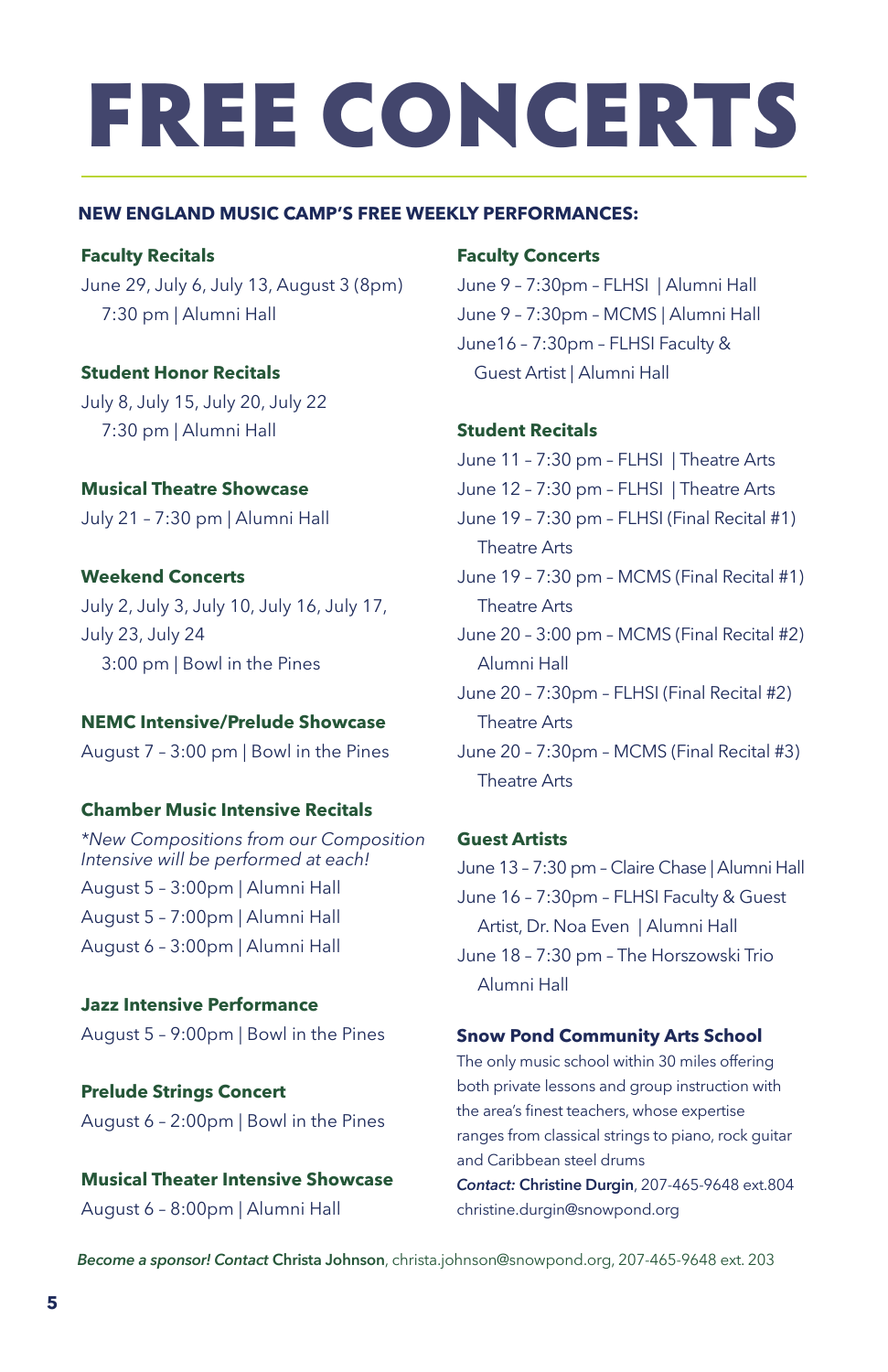# SUPPORT

# **THANK YOU TO OUR '22 SEASON SPONSORS**



Snow Pond relies on the generosity of patrons like you whose gifts help deliver highquality performances and cultural experiences for all. Your support also allows Snow Pond to continue to offer innovative arts programming to children & teens in our community at our partnership locations including The South End Teen Center, The Boys, and Girls of Kennebec Vally, and the Kennebec Valley YMCA. Your gift underscores your belief in Snow Pond's exploration of the best of human values and the enrichment of life. Snow Pond Center for the Arts is a 501(C)(3) organization.

# MAKE YOUR GIFT TODAY AT SNOWPOND.ORG